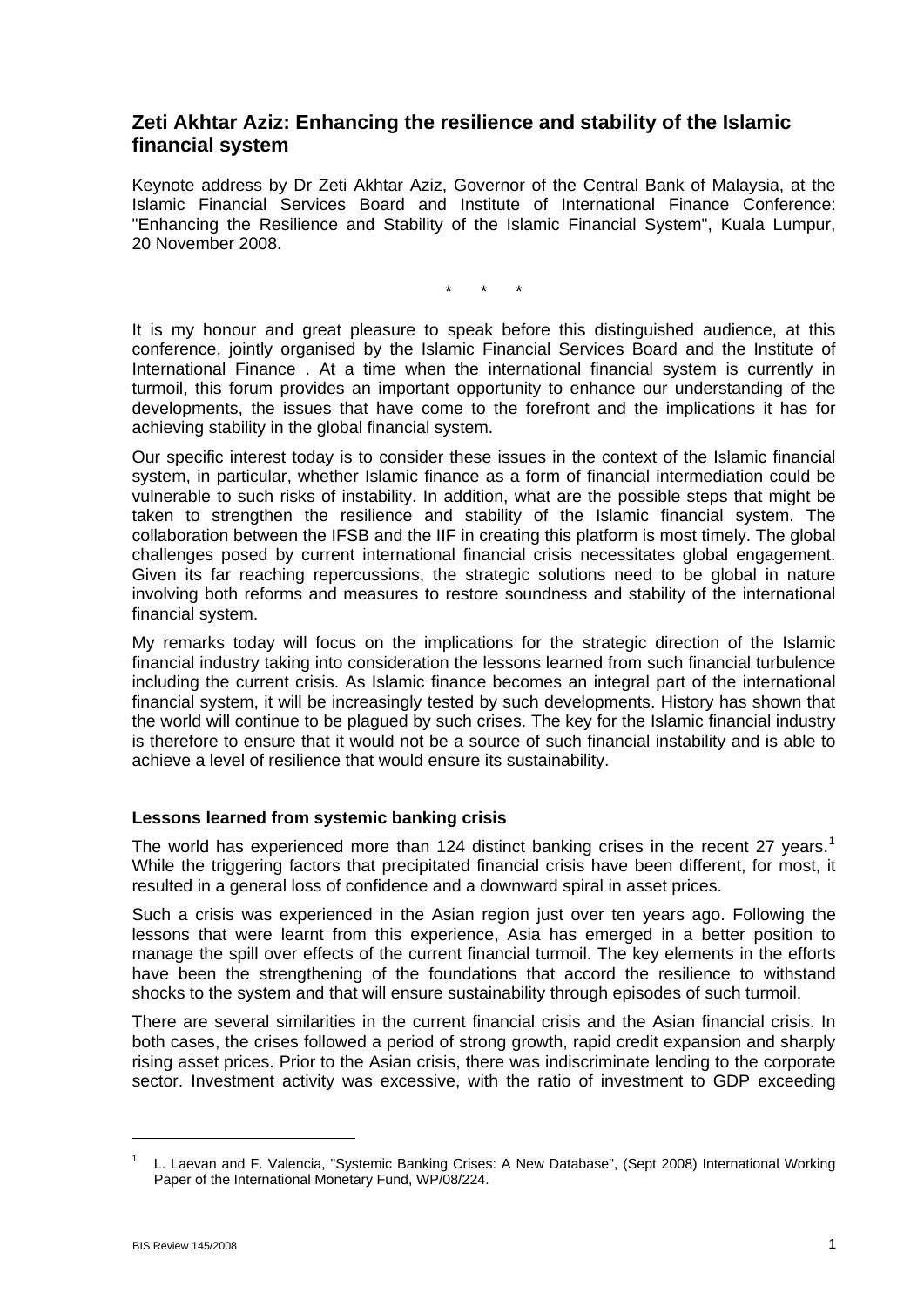35% for many economies in the region. The sub-prime crisis similarly originated from imprudent lending practices. The low interest rate environment also accentuated the build up of the excesses and rising asset values. In Asia , domestic credit increased to unsustainable levels, reaching 180% of GDP during this period. In the United States , it had increased close to 240% in 2007. The excessive leveraging and increased risk taking reinforced the formation of asset bubbles.

In both cases, there was also abundant liquidity. Both Asia and the United States experienced surges of capital inflows. This was reinforced by favourable sovereign ratings in Asia and the strong ratings for the securitized instruments in the US . The eruption of the crisis set off the reversal of these trends. There was also a failure to recognise that in a highly integrated international financial system, it meant that a crisis that originate in one part of the financial system not only would have an impact on other parts of the system but it could have far reaching implications on other jurisdictions.

A further similarity relates to the lack of capacity to manage the increased risks associated with the transformation of the financial sector. For Asia , the increased liberalisation was not accompanied by the development of the necessary domestic financial infrastructure and the capacity to manage the increased risks and vulnerabilities associated with the liberalisation. In the current crisis, financial innovation occurred at a pace that outstripped the ability to manage the associated risks with such innovations. There was excessive risk taking and a lack of transparency and disclosure in the financial transactions. The complex structured instruments and securitisation process resulted in multi-layered structuring of financial products which were not supported by enhancements to governance processes and the risk management infrastructures and practices. This resulted in an underestimation of the risks involved and the capital buffers that were necessary.

The ensuing turmoil in the financial markets that followed was increasing illiquidity in the financial markets and the subsequent breakdown in the functioning of the markets. As this continued, it has translated into stress and insolvencies in the financial sector. In both crises, this precipitated a sudden pull back in bank lending. The ensuing credit crunch magnified further the damaging impact on the economy.

In Asia, the economic contraction was severe in the range of minus 7% to 13%. In the current financial crisis, however, the spillover impact of the effects on the economy has yet to be fully felt. In the Asian financial crisis, it ran its full course with the rapid price adjustments in most asset markets taking place within a period of just over a year. In Asia , there was limited potential to reduce interest rates in an environment that was vulnerable to capital outflows. The focus of policy in Asia was therefore on the resolution of the banking sector and to restore the functioning of the intermediation process. In most of the crisis affected economies in Asia , this strategy produced positive results and growth resumed within twelve to eighteen months.

## **Financial crisis and Islamic finance**

In the midst of the unfolding of the global financial crisis, it is useful to review the foundation and structures of the Islamic financial system to assess its resilience in withstanding the impact of the current and future crises. In taking into account the dynamics of the crisis and the potential implications for Islamic finance, two important dimensions are key in undertaking the assessment.

The *first key dimension* highlights the inherent ability of Islamic financial system to deal with the test of such crisis. Islamic finance is well-supported by two essential features which serve as pillars to Islamic financial transactions. Firstly, Islamic finance encourages business and trade activities that generate legitimate profits, subject to an explicit requirement of materiality and validity of the transaction. This requirement ensures that the funds are channelled into real financial business activities, reinforcing a close link between financial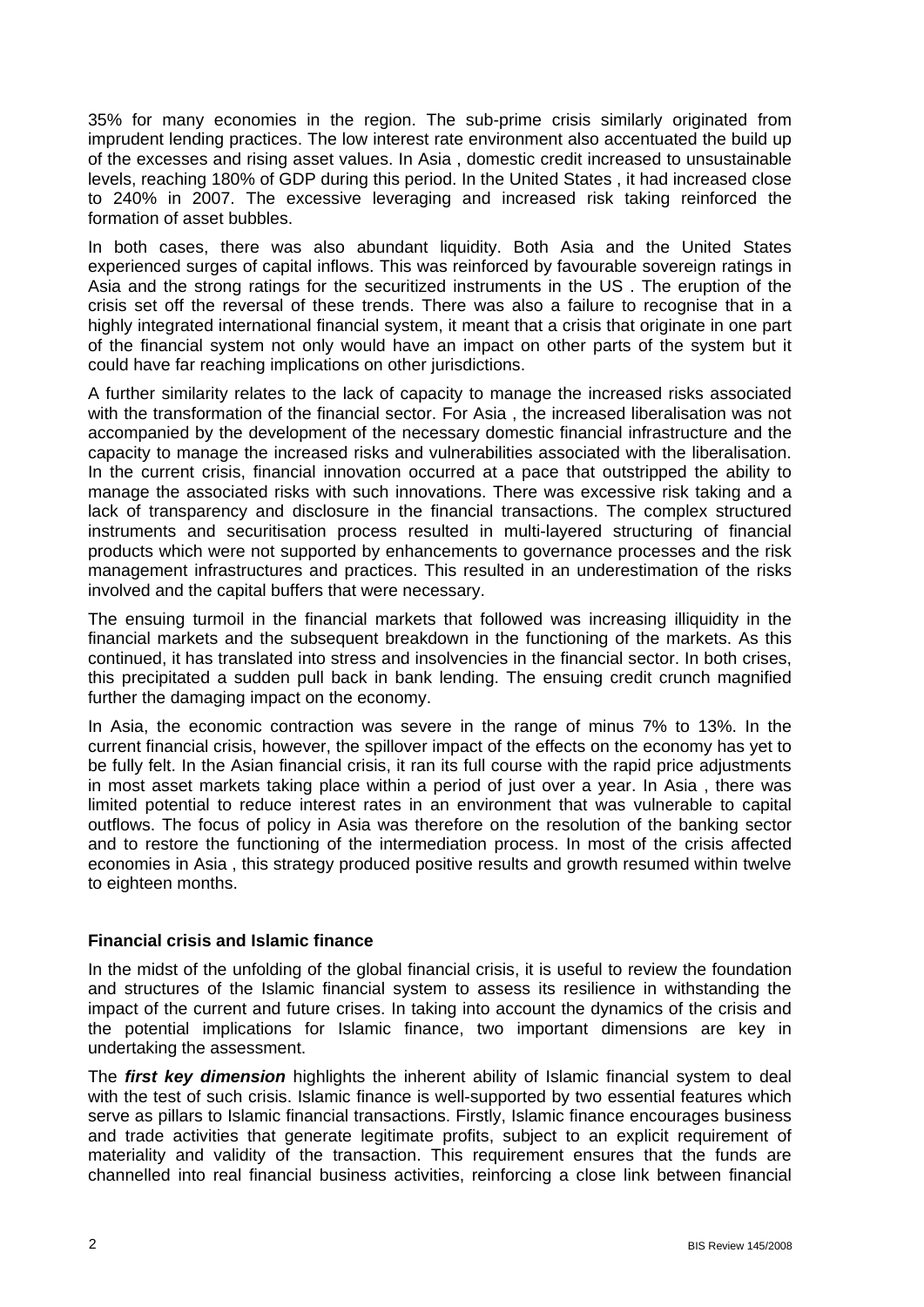and productive flows. This reduces the Islamic financial system from over exposure to risks associated with excessive leveraging and imprudent risk taking. In Islamic financial transactions, money is not a commodity, but a medium of exchange, a store of value and a unit of measurement. Money represents purchasing power and cannot be utilised to increase the purchasing power without any productive activity.

Secondly, Islamic finance encourages business transactions on a mutual risk sharing basis. The practice of risk sharing provides the impetus for the Islamic financial institutions to conduct the appropriate due diligence and maintain the explicit requirements for disclosure and transparency. These requirements thus serve to promote the adoption of sound risk management practices by the Islamic financial institutions.

By embracing these essential features and the objectives of Shariah in its entirety and by exemplifying the true practice of Islamic finance as required by the principles of Shariah, the resilience of the Islamic financial system is strengthened. It is therefore paramount that Islamic financial professionals, practitioners, scholars and regulators fully understand the inherent requirements of Islamic finance, which are in fact consistent with the international best practices and standards in the conventional financial services industry. It is these very elements of Islamic finance that provides an additional in built mechanism that enhances its prospects for soundness and stability.

*The second key dimension* relates to potential risks for Islamic finance in a crisis environment. This could arise when the economic environment and the conditions in the financial markets turn adverse. The increased globalisation of Islamic finance and its greater integration with the international financial system increases the exposure of the system to contagion effect from such developments. In the dynamics of a financial crisis in the conventional financial system, this would be referred to as the second round effects. The first round effects is when developments within the financial system triggers the financial crisis which in turn impacts the real economy. The second round effects is when the resulting slower growth causes further strain to the financial sector.

The experience has shown that when such crisis is not contained, the consequent deterioration in economic conditions results in a worsening of the financial crisis. For this reason, resolution has to take place quickly. For Malaysia, in the 1997-98 crisis, every effort was taken to give attention to financial sector resolution so as to prevent the spiral that could have set in as economic activity became affected by the financial crisis.

In this indirect manner, Islamic finance would be affected by such financial turmoil. Slower economic growth and the reduction in the global liquidity would affect those institutions that are heavily reliant on a business model that focuses on real estate and asset finance. Islamic financial institutions would also be exposed to increased inventory risk due to the increased volatility and the reduction in asset prices. Islamic financial institutions with a high proportion of their businesses in profit sharing business (Mudharabah and Musyarakah) may be exposed to losses due to equity investment risk, possibly by the inability of the enterprises in generating the expected returns. The absence of an Islamic money market infrastructure would also expose the Islamic financial system to higher liquidity risks.

#### **Strategies to strengthen the resilience of Islamic financial system**

As innovation of Islamic financial products and services intensifies and as Islamic finance becomes more integrated with the international financial system, it becomes imperative that the foundations upon which Islamic finance has been built remains intact. This will be the key to sustaining the resilience of the Islamic financial system in this more challenging international financial environment.

**Key to this is to embrace Shariah-based innovation in the development of Islamic financial products.** In a highly globalised financial market, innovation has been a key differentiating factor to remain competitive. The current turmoil has however, highlighted that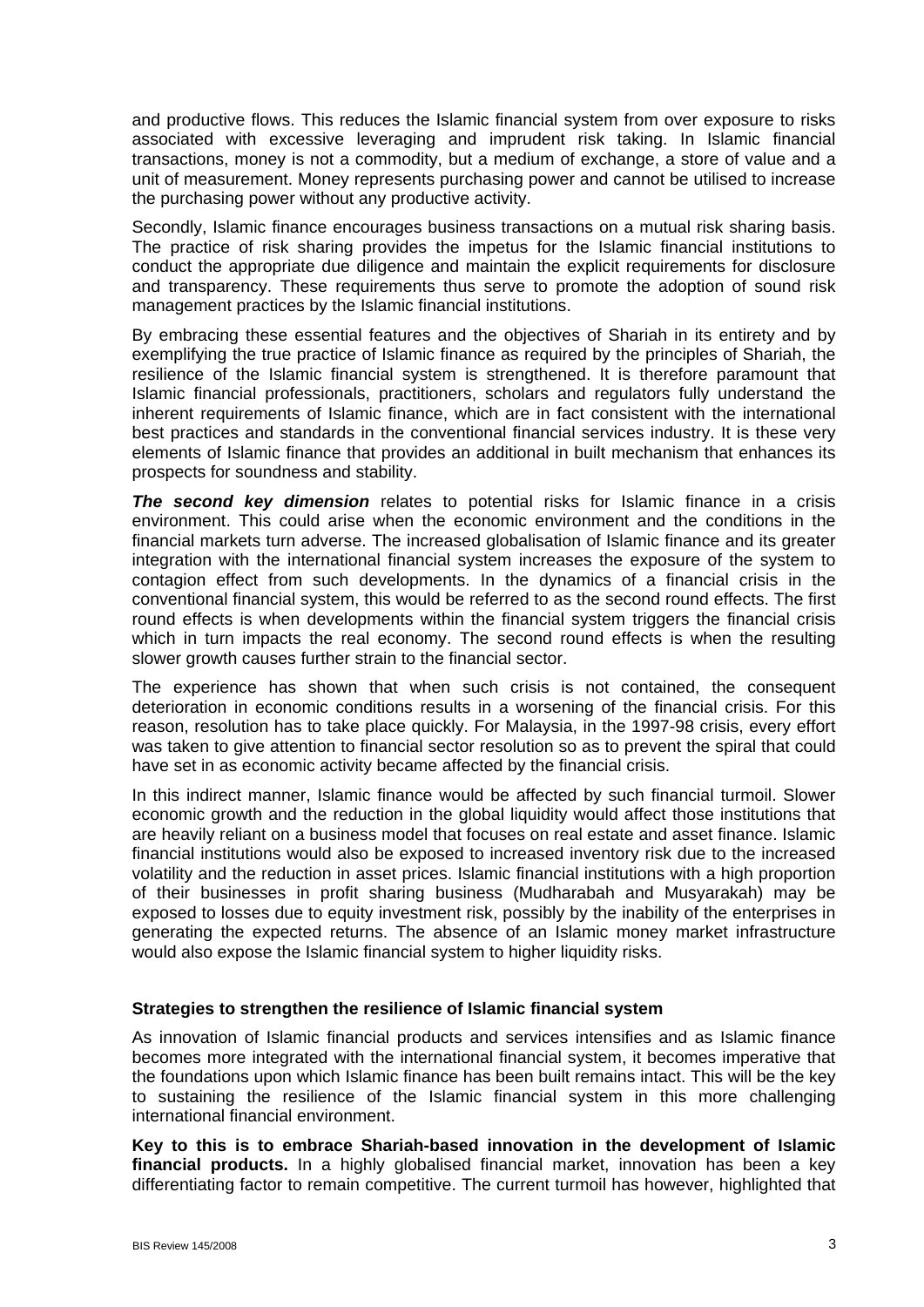highly complex, unbridled innovation can become highly destabilising resulting in major disruptions in a financial system. It is therefore important for financial innovation to have clear Shariah objectives and adhere to the requisite principles of Shariah. In this manner, Shariahbased innovation would contribute towards Islamic financial products that have distinct value propositions with in-built strengths arising from the essential features of Shariah.

To achieve this objective, it is important to have strong initiatives that promote Shariah-based innovation in Islamic finance. In Malaysia , several steps have been taken. The establishment of the International Shariah Research Academy for Islamic Finance (ISRA) aims to engage in applied research on dynamic Shariah-centric innovation. ISRA can provide a global platform for greater global engagement and research with the focus on innovation.

In addition, the Central Bank has also embarked on the initiative to develop the Shariah Parameters to promote more consistent application of Islamic financial contracts. This initiative aims to determine the essential features of Islamic financial products derived from underlying key Shariah contracts. These features will serve as a guide for the application of the Shariah contracts for the Islamic financial products.

**The second strategy is to raise the bar in the status of the Islamic financial infrastructure that supports the risk management and governance of Islamic financial institutions.** To ensure sustainability of the resilience of Islamic finance, it is important to have the comprehensive enabling infrastructure that allows for the management of the risks that are peculiar to Islamic finance. There is a need for Islamic financial system to have the capital requirements, effective risk management and strong governance that are fully equipped to manage the risks that are specific to Islamic financial transactions. It is also important for the institutions to spread the risks by having prudent asset allocation based on different Islamic contracts so as to ensure a sustainable revenue stream and to ensure the institutions are in a position to absorb the extreme circumstances that occur during a crisis.

In the case of Malaysia, an additional capital requirement is required to cushion inventory risks of underlying assets and to cover the potential equity position risks that are embedded within the partnership contracts. This is also reinforced by the requirement on the appointment of board representatives in the invested entities under the partnership contracts so as to serve as a safeguard for the interest of the Islamic financial institution thereby allowing for continuous monitoring and surveillance. Islamic financial institutions are also allowed to transfer the risk to investment account holders under Mudharabah, i.e. profit sharing and loss bearing contract, if the institution can demonstrate the appropriate disclosure and governance practices that would ensure an effective risk transfer. Islamic banks are also permitted to set aside a portion of income derived from assets funded by Mudharabah contracts, in the form of profit equalization reserves (PER) to sustain stable and competitive returns. Several of these requirements are based on the international standards that have been issued by IFSB. The implementation of IFSB standards across jurisdictions will be key in the continued robust expansion of Islamic finance.

While the above measures facilitate the managing of risks peculiar to Islamic finance, the legal, regulatory and supervisory infrastructure also needs to keep abreast with the evolution and rapid transformation taking place in the industry. As part of this infrastructure, there needs to be an integrated crisis management framework to ensure that any emerging crisis in the Islamic financial system will be promptly managed. Such efforts, among others need to involve three basic aspects. This includes having the mechanism and vehicle to preserve short-term liquidity, to remove troubled assets from the balance sheets of financial institutions and to recapitalise Islamic financial institutions.

In the case of Malaysia , this infrastructure has been put in place. The Central Bank has a range of Islamic financial instruments to manage liquidity in the financial system. This is supported by a well developed Islamic money market. In addition, the financial safety net framework in Malaysia encompasses the lender of last resort facility and a comprehensive deposit insurance system that provides coverage for both conventional and Islamic deposits.